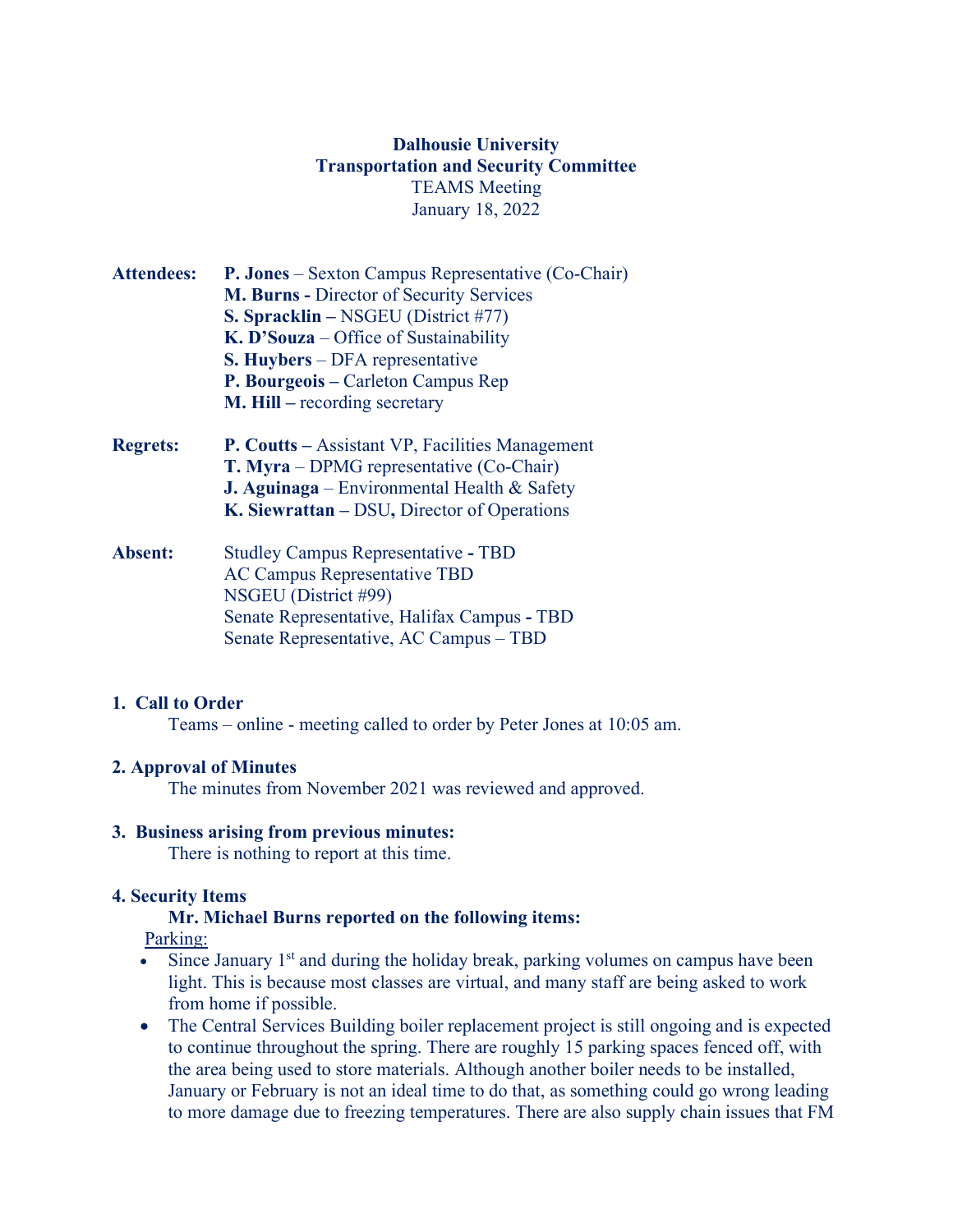is trying to sort out. A piece of equipment required for the project may not ship to Halifax until May or June, which would leave the parking by CSB unavailable.

- There are many vacancies for reserved parking in the Risley, Tupper, McCain and CSB (levels 1-3) parkades. Previous reserved permit holders who did not renew their permits in September 2021, have lost their spots which were sold to the people on the waitlist.
- The HRM By-law for Dalhousie University to get building permits There was a requirement that the university hold a specified number of parking space in the university corridor (Studley and Carleton campuses). About a month and a half ago, HRM withdrew that requirement, however there is no intent to reduce the number of parking spaces on campus. This is important as there is ongoing development planning for the physical sciences buildings on the Studley campus (physics laboratory and the Chemistry Building expansion). This work will impact the Dunn and Biology lots.
- The parking application we are currently using is 10 years old. We are looking at replacing the application to better integrate with some of our existing systems. The web page will likely look different around August or September.

## Security Report:

- Given the current state of the province due to the Omicron variant  $(5<sup>th</sup>$  wave), classes are online for the month of January 2022. We are expecting in-person classes to resume in February, with students returning to residences starting January  $29<sup>th</sup>$ , 2022. There are roughly 300 students currently living in residence, but we expect this to go up to 1800 by the end of January.
- We've had very low levels of security activity but have been busy with facilities' issues due to the cold weather. The rapid freeze and thaw has caused broken pipes and flooding, affecting all four campuses.
- Building access control protocol clarification Initially access control was centralized under Facilities and Security, with buildings locked and staff asked to work from home. During the current wave, the decision was made to decentralized building closure decisions under the various deans, department chairs and building administrators. There are different models that Security is working with for the different campuses. Mr. Burns expected that the university would reopen by mid-January but that has been extended to the end of January due to the omicron wave.
- Dalhousie University Security officers are well trained as advance medical first responders and have also been trained in mental health first aid. For the calendar year 2021 we've had 184 calls that were classified as medical assistance, covering mental health first aid, first aid, as well as slips and falls. 37 of the 184 calls were related to drug and alcohol misuse while 40 were directly related to mental health issues. They ranged in severity, sometimes requiring intervention and referrals to local hospitals for counseling, treatment, and follow-up. These types of activities are expected when looking after a community of about 21,000 students and 5,000 staff.

## **5. Transportation**

# **K. D'Souza reported on the following items:**

• Scott McPhee is currently working on the parking lot audit, which was completed in September and October of 2021. The accessibility audit is also included as part of this. The data on parking trends can be expected in the next couple of weeks.